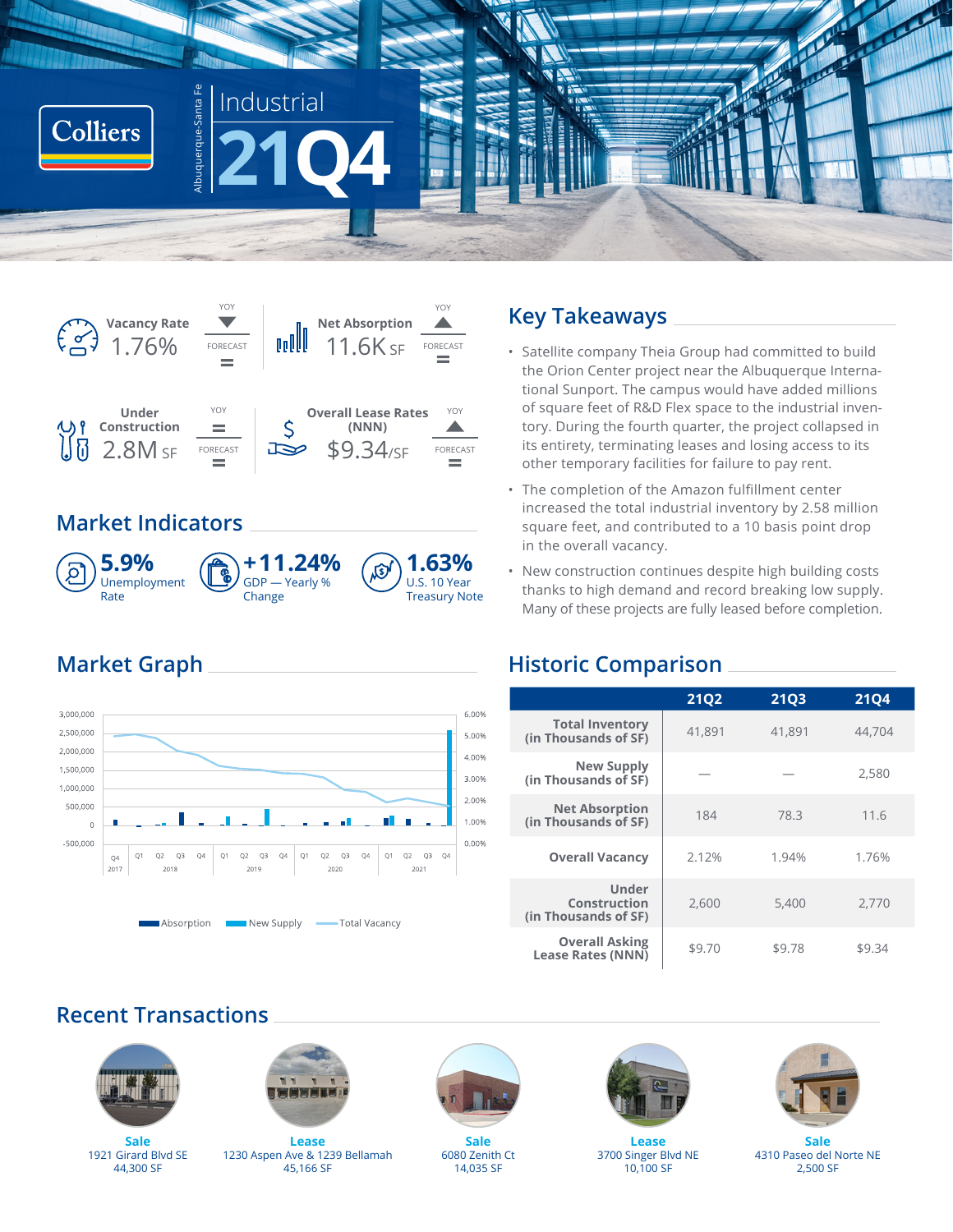

# **Construction employment jumped 12% from last year**

### **Speculative industrial projects continue to make gains thanks to high rental rates and occupancy**

The extremely tight Albuquerque industrial market has seen a crushing 2021, with large jumps in asking rental rates and a new record low vacancy rate each quarter. Q4 was no different, with the vacancy rate dropping further to 1.76%, and a positive absorption of about 11,600 SF. Average asking rates across industrial product averaged \$9.34 NNN. R&D spaces continue to skew the average rates upward, with vacancy in R&D having a higher asking rate and a higher vacancy rate.

The biggest story of Q4 is the collapse of an aerospace project in the works since 2018. After nearly 3 years of negotiations, satellite company Theia Group has failed to commit to the Orion Center project, and the company is facing financial and legal trouble. Theia had been in ongoing talks with the city to put a massive multi-use campus near the Albuquerque International Sunport that would have included millions of square feet in construction. The company leased 176,000 SF across three buildings formerly occupied by Raytheon back in March, including 72,784 square feet at 10800 Gibson Blvd. SE, 83,156 square feet at 1300 Eubank Blvd. SE, and 20,737 square feet at 10421 Development Rd. SE, all for terms of 10+ years.

In October, Theia terminated their lease at 10800 Gibson Blvd. SE, and were locked out of their remaining offices for failure to pay rent. A court-appointed "receiver" is now in control of the company's assets and is examining Theia Group's finances and selling off what it can to cover expenses. Theia Group's whirlwind fallout has partially been blamed on the COVID-19 pandemic placing important contracts on hold, but it is now clear that the Orion Center as they had envisioned it will not come to fruition.

New speculative industrial projects are in the works across the city as previously reported, thanks to the increased asking rates making construction feasible for the first time since the great recession of 2008.

Brunacini Development announced plans for another industrial spec project in the Journal Center area. Journal West will comprise nearly 60,000 SF of Class A industrial space, expected to be completed by Q3 of 2022. Transportation and logistics company, Schenker Inc., has signed a lease to occupy Brunacini's 150,000 SF building at 7200 Bluewater Road NW that is still under construction. It is expected to be completed between Q1 and Q2 of 2022.

Construction has started on other new spec projects like Goodman Realty's 118th & Central Industrial Park, of which

*Continued on back page*

# **Vacancy by Submarket**



# **Vacancy by Use**



# **Historical Vacancies**

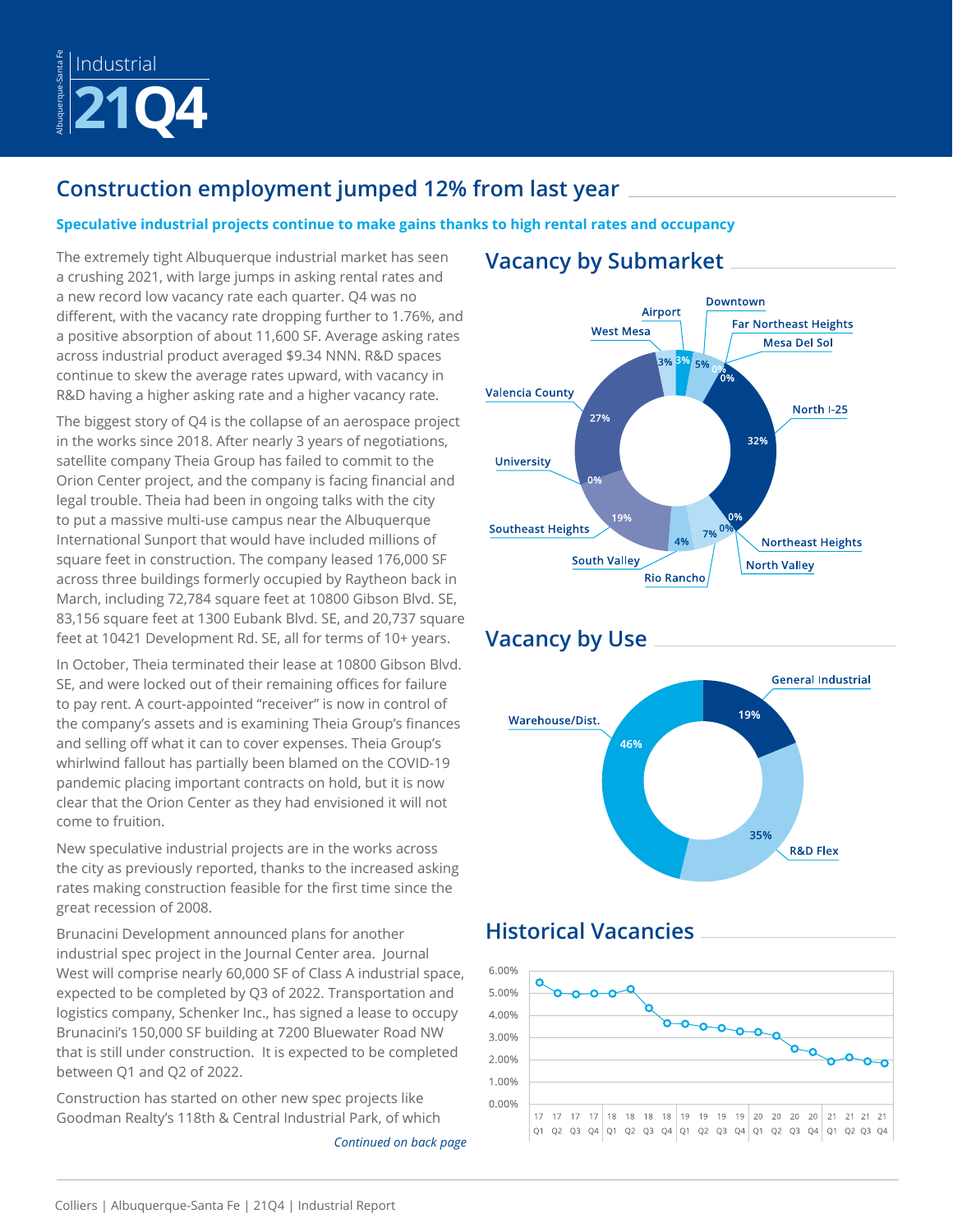

## **Market Statistics by Use**

#### **Albuquerque — Industrial**

| <b>Primary Use</b> | <b>Total SF</b> | <b>Available SF</b> | <b>Vacancy</b> | Available % | Vacancy % | Absorption | <b>Rent Q4 2021</b> |
|--------------------|-----------------|---------------------|----------------|-------------|-----------|------------|---------------------|
| General Industrial | 16,074,840      | 107.981             | 147.791        | 0.67%       | 0.92%     | (4, 412)   | \$9.07              |
| R&D, Flex          | 4.747.034       | 283,148             | 274.249        | 5.96%       | 5.78%     | (8,316)    | \$10.61             |
| Warehouse/Dist.    | 23,881,668      | 303,396             | 363,553        | .27%        | $1.52\%$  | 24,333     | \$6.95              |
| Total              | 44,703,542      | 694,525             | 785.593        | 1.55%       | 1.76%     | 11.605     | \$9.34              |

#### **Santa Fe — Industrial**

| <b>Primary Use</b> | <b>Total SF</b> | <b>Available SF</b>      | <b>Vacancy</b>                  | Available % | Vacancy % | <b>Absorption</b> | <b>Rent Q4 2021</b> |
|--------------------|-----------------|--------------------------|---------------------------------|-------------|-----------|-------------------|---------------------|
| General Industrial | 400,868         | $\overline{\phantom{a}}$ | $\overline{\phantom{a}}$        | 0.00%       | 0.00%     | 1.480             | <b>NA</b>           |
| R&D, Flex          | 548,649         | $\overline{\phantom{a}}$ | $\overline{\phantom{a}}$        | 0.00%       | 0.00%     | 0                 | <b>NA</b>           |
| Warehouse/Dist.    | 536.271         | $\overline{\phantom{a}}$ | $\hspace{0.1mm}-\hspace{0.1mm}$ | 0.00%       | $0.00\%$  | $\Omega$          | <b>NA</b>           |
| <b>Total</b>       | 1,485,788       | _                        |                                 | $0.00\%$    | $0.00\%$  | 0                 | <b>NA</b>           |

## **Market Statistics by Submarket**

#### **Albuquerque — Industrial**

| Submarket             | <b>Total SF</b> | <b>Available SF</b> | <b>Vacancy</b> | Available % | Vacancy % | <b>Absorption</b> | <b>Rent Q4 2021</b> |
|-----------------------|-----------------|---------------------|----------------|-------------|-----------|-------------------|---------------------|
| Airport               | 900,418         | 22,250              | 22,250         | 2.47%       | 2.47%     |                   | \$6.50              |
| Downtown              | 3,544,094       | 30,121              | 41,821         | 0.85%       | 1.18%     | (1)               | \$7.98              |
| Far Northeast Heights | 202,014         |                     |                | $0.00\%$    | $0.00\%$  |                   | <b>NA</b>           |
| Mesa del Sol          | 632,363         |                     |                | 0.00%       | 0.00%     |                   | <b>NA</b>           |
| North I-25            | 18,136,018      | 178,964             | 248,489        | 0.99%       | 1.37%     | (16, 361)         | \$8.98              |
| North Valley          | 1,745,561       | 13,000              |                | 0.74%       | 0.00%     |                   | \$8.00              |
| Northeast Heights     | 455,629         |                     |                | $0.00\%$    | 0.00%     | 10,700            | <b>NA</b>           |
| Rio Rancho            | 6,012,639       | 81,935              | 56,621         | 1.36%       | 0.94%     | (1,246)           | \$9.89              |
| South Valley          | 2,453,510       | 18,144              | 33,144         | 0.74%       | 1.35%     | 6,669             | \$3.50              |
| Southeast Heights     | 1,265,912       | 111,097             | 144,254        | 8.78%       | 11.40%    |                   | \$16.50             |
| University            | 183,699         |                     |                | $0.00\%$    | 0.00%     |                   | <b>NA</b>           |
| Valencia County       | 2,021,588       | 213,633             | 213,633        | 10.57%      | 10.57%    |                   |                     |
| West Mesa             | 7,150,097       | 25,381              | 25,381         | 0.35%       | 0.35%     | 11,844            | \$8.96              |
| <b>Total</b>          | 44,703,542      | 694,525             | 785,593        | 1.55%       | 1.76%     | 11,605            | \$9.34              |

\* Industrial inventory includes all multi-tenant and single tenant buildings at least 10,000 square feet. Available space includes all vacant space and occupied space currently on the market for lease. "Change in Availability" is based on the change of availability from Q3 2021 to Q4 2021. Absorption is the change in vacancy from Q3 2021 to Q4 2021. Rent is calculated by weighted average of NNN rental rates. Full service or Modified gross marketed rates are adjusted to reflect NNN rents.

Scott A. Whitefield, Qualifying Broker — Lic. #15079 Copyright ©2022 Colliers International.

Copyright © 2022 Colliers The information contained herein has been obtained from sources deemed reliable. While every reasonable effort has been made to ensure its accuracy, we cannot guarantee it. No responsibility is assumed for any inaccuracies. Readers are encouraged to consult their professional advisors prior to acting on any of the material contained in this report.